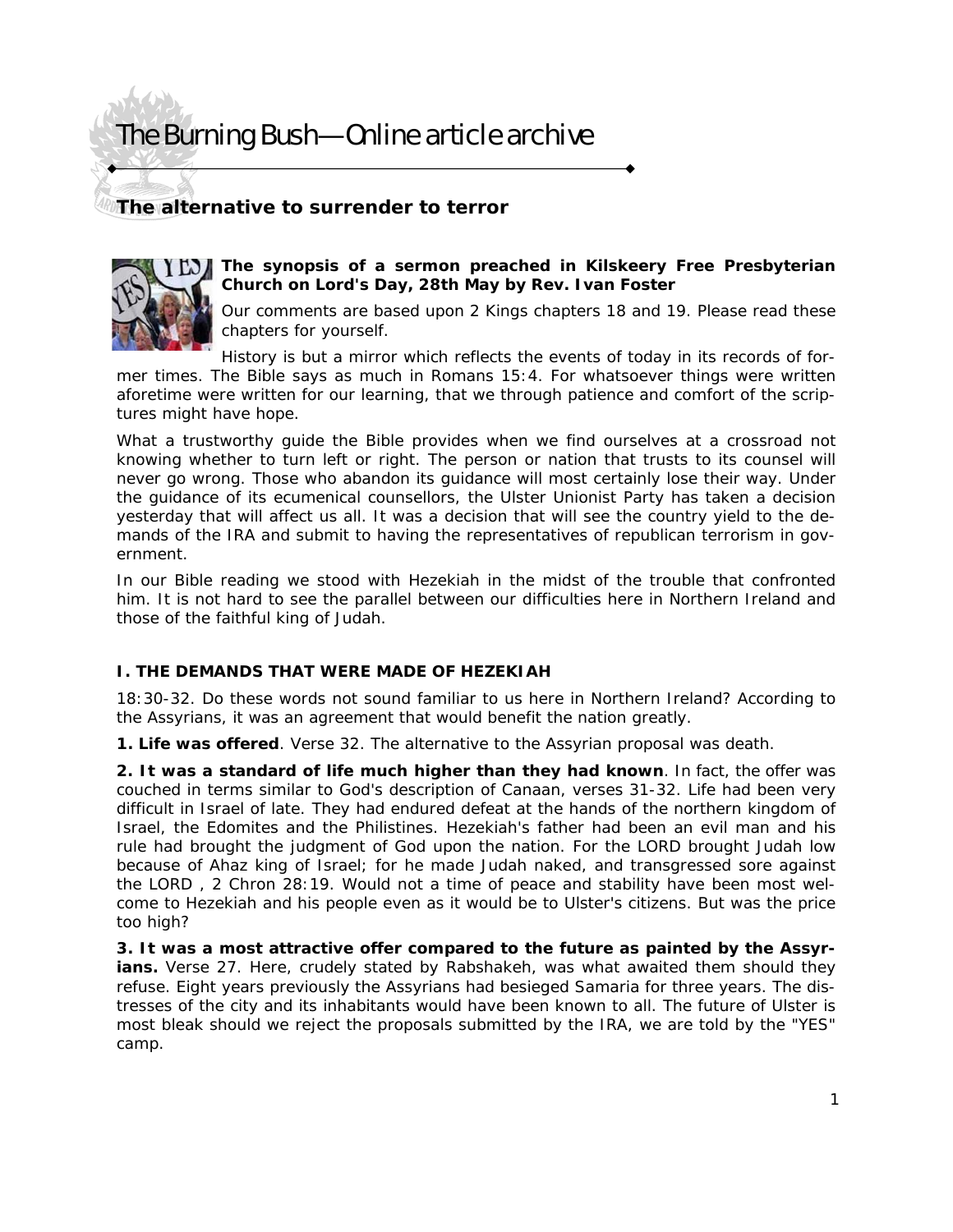# The Burning Bush—Online article archive

### **II. THE DISASTER THAT HEZEKIAH FACED**

**1. A fate worse than death awaited Judah**. The fate of a conquered people was most dire. No mercy, no leniency. It would mean the end of Jerusalem and the kingdom of Judah. Hezekiah had the fate and the future of his people in his hands. So is our future painted for us here in Northern Ireland. Ulster has no future outside of this Agreement we are told. Dire warnings of renewed terrorism, of economic strangulation, of mass unemployment, of London and Dublin forcing joint rule upon us have all been prophesied. We would become the outcasts of the United Kingdom, of Europe, of the world. All this has been said in order to persuade a "YES" vote from the Ulster Unionist Party. Sadly, it worked.

**2. Judah was in great weakness** . In the days of Ahaz, the previous king, some 30 years before, Judah had lost 120,000 men in battle against Pekah, king of Israel. They lost some 200,000 people into captivity at the same time though their liberty was quickly restored, 2 Chron 28:6-8. Thus depleted in strength and naturally traumatised by captivity, no matter how brief, they faced their enemies.

**3. The message from the Assyrians greatly distressed the king** . 19:1. To Hezekiah, it was *a day of trouble, and of rebuke, and blasphemy* , 19:3. Please note what concerned him most of all. It was the dishonour done to God and His name, verse 4. Here is the real underlying motive of the enemy. It was an attack upon God and His glory that was taking place. I hear the tones of Ken Maginnis MP. He took occasion of the public debate on this issue to attack the preaching of Dr. Paisley. That is what ecumenists and republicans really hate -- the message and the name of God. If only Ulster were led by men that had an eye for God's honour, as did Hezekiah, rather than their own political future, then we would fare better

#### **III. THE DECISION THAT HEZEKIAH TOOK**

The offer was rejected. Why did he do so?

**1. He knew the Assyrians to be liars.** He had first-hand experience of their treachery, 18:14-17. We too have seen how untrustworthy republicans are. They who can take a life in order to advance their cause will think nothing of telling a lie. Lies have been their stock and trade both in their terrorism and in their politics. They have taken every concession made to them but have refused to keep one undertaking to disarm. Sinn Fein/IRA can not, are not to be trusted.

**2. He had learned that compromise did not work** . After stripping God's house of treasure and giving it to buy off the Assyrians, they still came to attack Jerusalem. What has compromise gained for us? Nothing other than greater demands from republicans.

**3. He believed God.** 19:15-19. This was the one thing the enemy did not want him to do! They repeatedly scoffed at the idea of trusting God in order to dissuade them from such faith, 18:22, 30, 35; 19:10. It is always a good idea to consider just what it is the enemy wishes you to do -- and then reject it! Our fathers would have needed a lot less time to decide upon the advisability of a scheme that was advocated by Martin McGuinness and